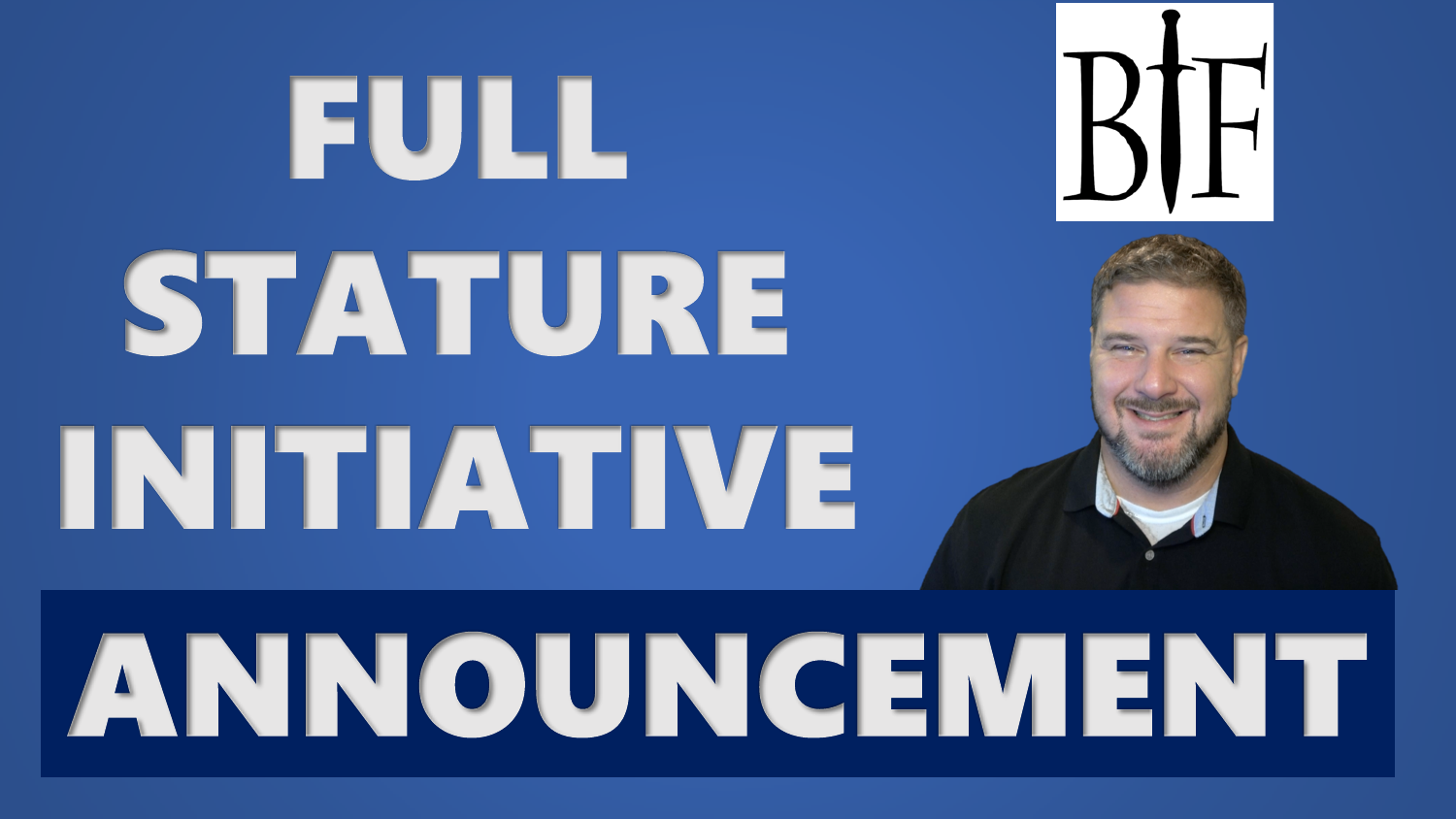# FULL STATURE INITIATIVE

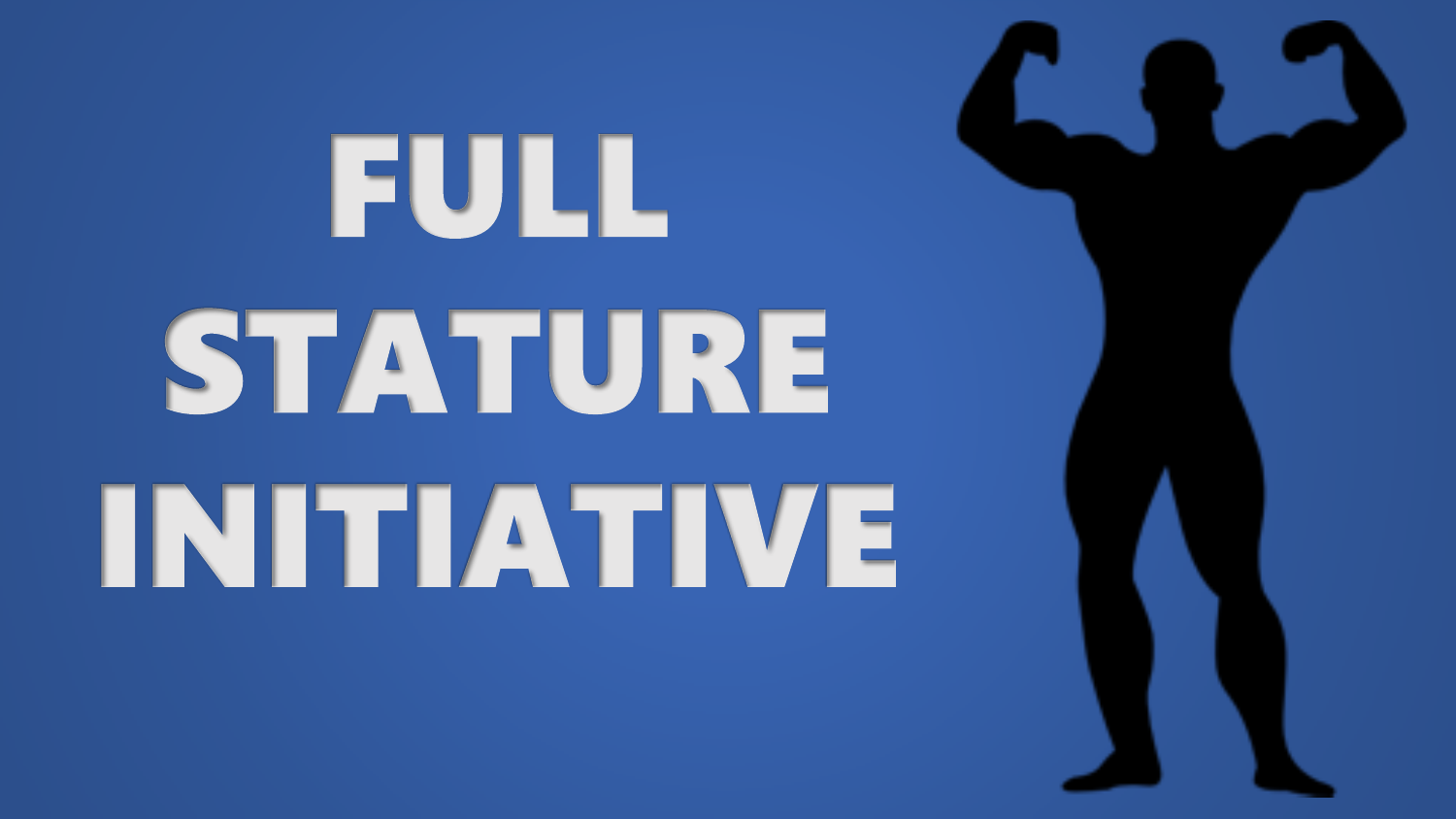## **Ephesians 4:11–16 (KJV)**

**<sup>11</sup>** And he gave some, apostles; and some, prophets; and some, evangelists; and some, pastors and teachers;

**<sup>12</sup>** For the perfecting of the saints, for the work of the ministry, for the edifying of the body of Christ:

## **Full Stature Initiative:**

**<sup>13</sup>** Till we all come in the unity of the God, unto a perfect man, unto the measure of the stature of the fulness of Christ:

faith, and of the knowledge of the Son of which every joint supplieth, according to **<sup>14</sup>** That we *henceforth* be no more children, tossed to and fro, and carried about with every wind of doctrine, by the sleight of men, *and* cunning craftiness, whereby they lie in wait to deceive; **<sup>15</sup>** But speaking the truth in love, may grow up into him in all things, which is the head, *even* Christ: **<sup>16</sup>** From whom the whole body fitly joined together and compacted by that the effectual working in the measure of every part, maketh increase of the body unto the edifying of itself in love.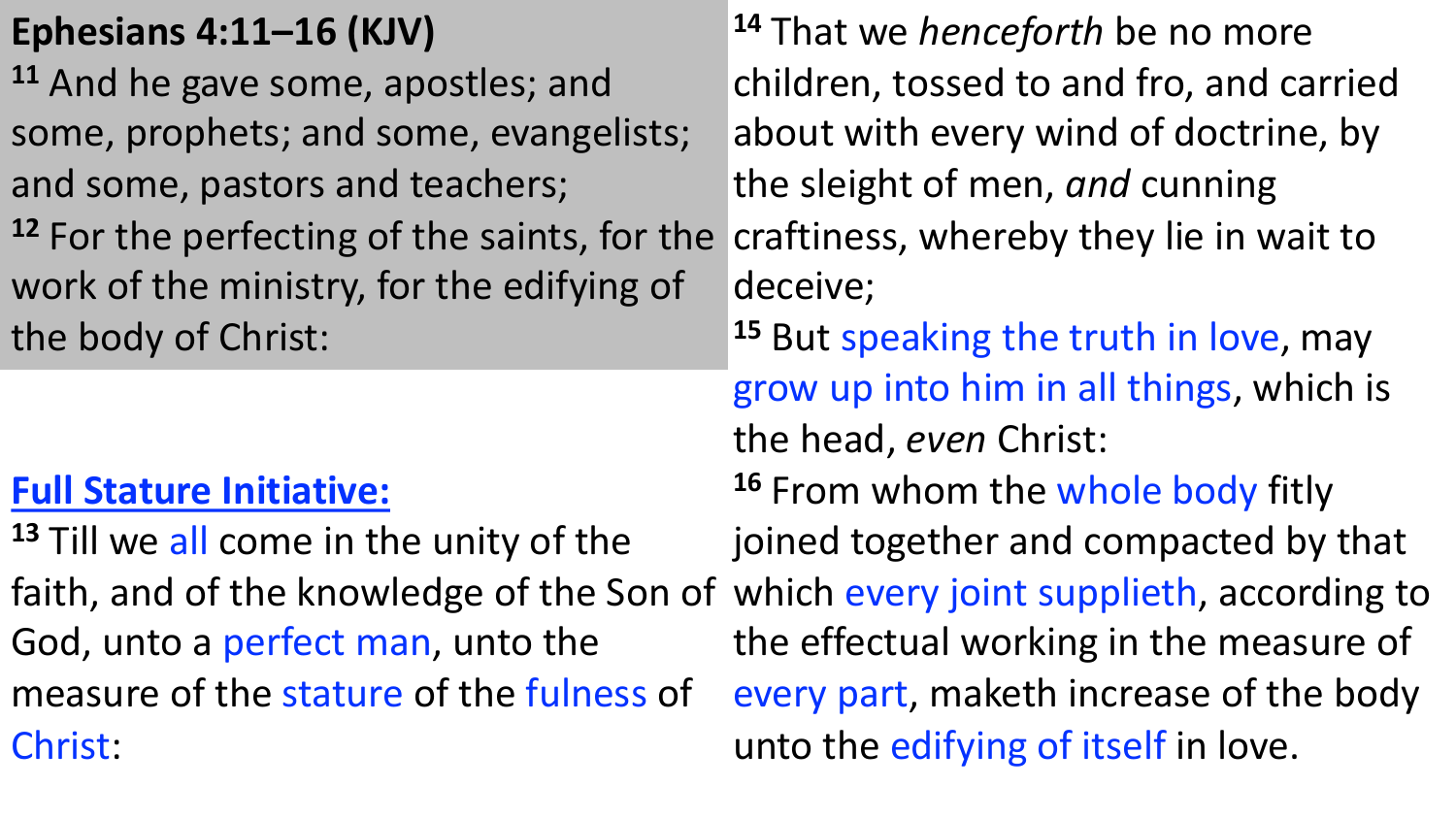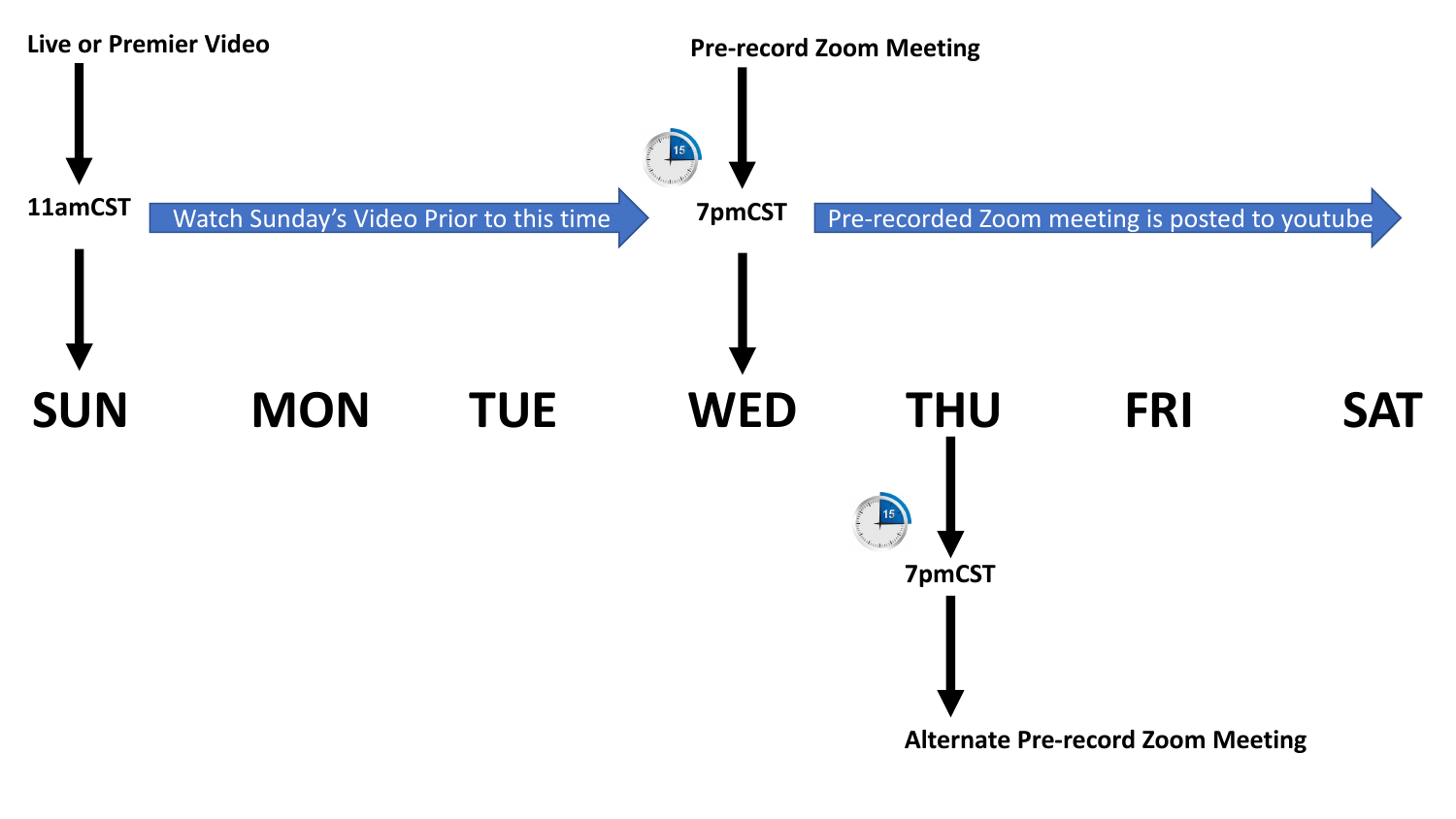## FULL STATURE INITIATIVE PARTICIPATION GUIDELINES

#### **On-going:**

- Current with latest FSI videos.
- Practice Rule Omega.
- Do not be rude or condescending.
- Do not participate with a goal to dominate or "prove" points of a paradigm you already hold.
- Avoid bias from in-group belonging needs or from group ranking needs or from conformity pressure.

#### **Prerequisites:**

- Ongoing transformational aspiration
- Watch video that accompanies this document
- Familiarity with BTF body of Work
- Familiarity with BTF "About Us" Content
- Familitarity with the Components of Salvation
- Familiarity with Biblical interpretation Series
- Familiary with the 8 'A's of Salvation Series
- Familiarity with FSI text and vision
- Familiarity with:
	- Epistemology/Sense-making
	- 4 kinds of knowing
	- Paradigmatic/Simulated Thinking

#### **Strive for:**

- Non-paradigmatic, non-modular right-hemisphere brain activity.
- Identification and elimination of presuppositions.

#### **Commit to constant improvement of core competencies:**

- Familiarity with scriptural content.
- Epistemology and Sense-making
- Hermeneutics/Interpretation.
- Interaction with current-day platforms and software
- Discernment
- Understanding while not agreeing
- Non-supersticious analytical thinking
- Transparadigmatic Mind
- Operate in uncertainty
- Employ concept of "possibility space"
- Increase responsibility
- Eliminate Melms-parroting
- Convey personal perspective, not "approved opinion"
- Do not relay unverified things (pollution in the information ecology)
- Non-rivalrous interaction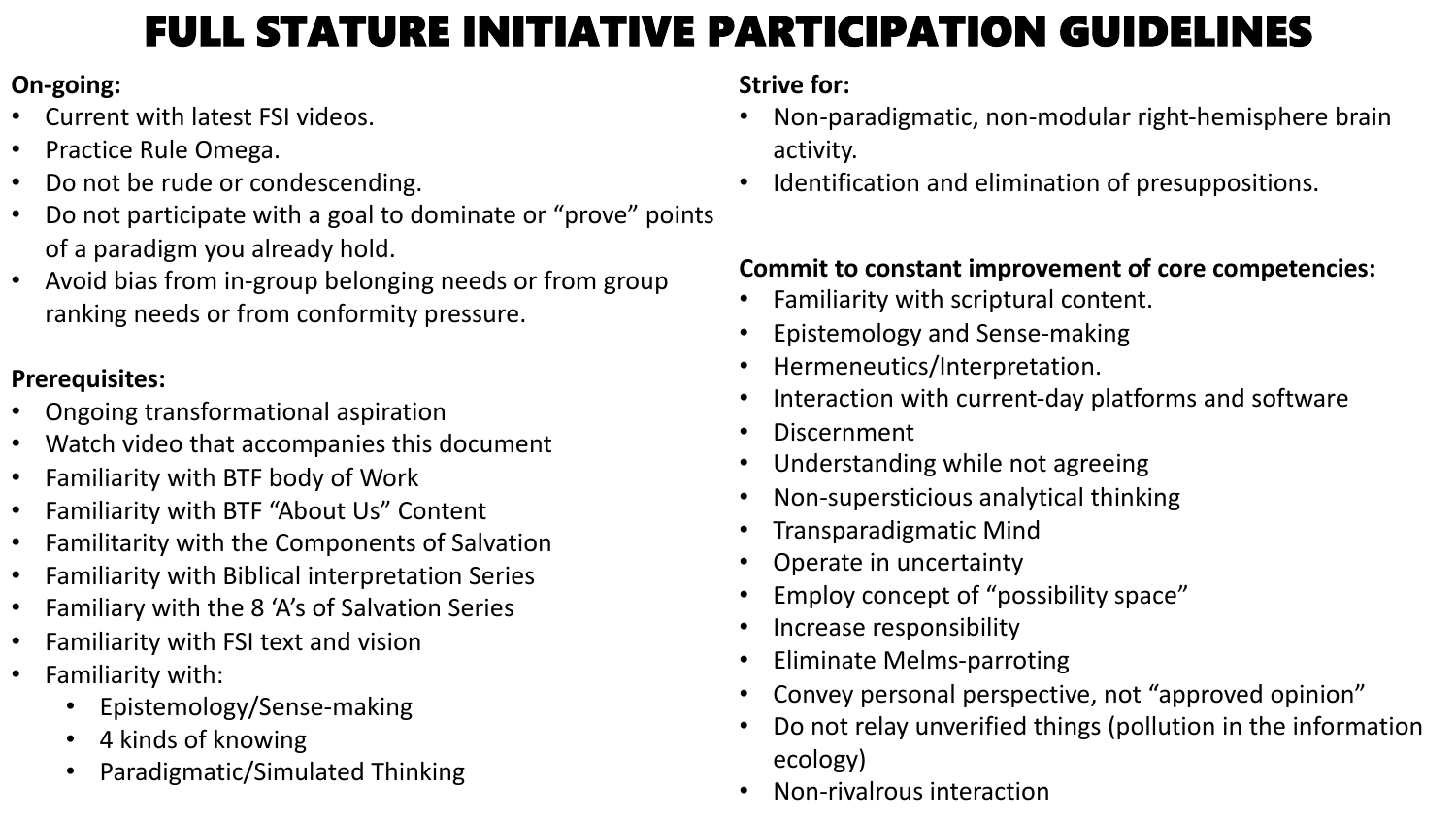## RULE OMEGA

- Listen to others with an intent to understand.
- Listen to others in the spirit of charity.
- Listen for the signal that might be nacent in a person's mind regardless of the quality of articulation.
- Try to envision and reconstitute the thought that was not optimally worded with a higher degree of articulation and fidelity.
- Give the benefit of the doubt when things are worded less than optimally.
- Attempt to articulate signal with a higher degree of fidelity to the intent of the message.
- Grant others an emotionally and psychologically safe place to voice unrefined thoughts with no threat of future retribution.
- Do not map people to labels, paradigms or to a worst-case scenario as the cause for their word choices.